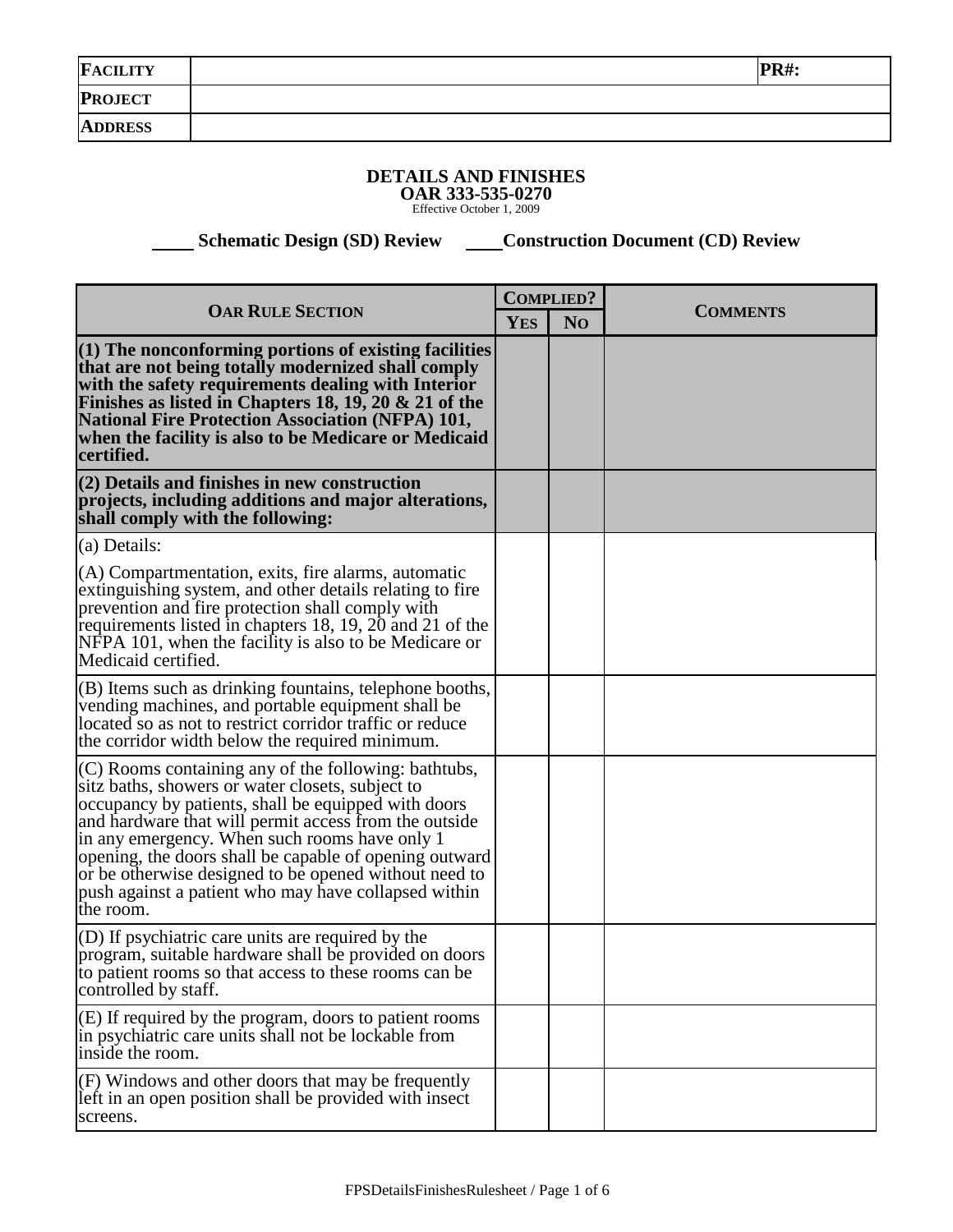| <b>OAR RULE SECTION</b>                                                                                                                                                                                                                                                                                                                                                                                                                                                                                                    |  | <b>COMPLIED?</b> |                 |  |
|----------------------------------------------------------------------------------------------------------------------------------------------------------------------------------------------------------------------------------------------------------------------------------------------------------------------------------------------------------------------------------------------------------------------------------------------------------------------------------------------------------------------------|--|------------------|-----------------|--|
|                                                                                                                                                                                                                                                                                                                                                                                                                                                                                                                            |  | N <sub>O</sub>   | <b>COMMENTS</b> |  |
| $\vert$ (G) Patient rooms intended for occupancy of 24 hours<br>or more shall have windows with sills not more than 3<br>feet above the floor (windows in Intensive Care Unit<br>and Critical Care Unit may be 5 feet above the floor).                                                                                                                                                                                                                                                                                    |  |                  |                 |  |
| $(H)$ Linen and refuse chutes shall meet requirements of<br>NFPA-101, and have a minimum cross sectional<br>dimension of not less than 2 feet.                                                                                                                                                                                                                                                                                                                                                                             |  |                  |                 |  |
| (I) Thresholds and expansion joint covers shall be<br>made flush with the floor surface to facilitate use of<br>wheelchairs and carts. Expansion joints shall be<br>constructed to restrict passage of smoke and fire.                                                                                                                                                                                                                                                                                                     |  |                  |                 |  |
| $($ J $)$ Grab bars shall be provided at all patients' toilets,<br>showers, tubs, and sitz baths, except in psychiatric<br>patient care units. The bars shall have 1 and $\frac{1}{2}$<br>clearance to walls and shall have sufficient strength<br>and anchorage to sustain a concentrated load of 250<br>pounds.                                                                                                                                                                                                          |  |                  |                 |  |
| $(K)$ Anchoring. Sinks in hand-washing stations shall be<br>securely anchored to withstand an applied vertical load<br>of not less than 250 pounds (113.4 kilograms) on the<br>fixture front.                                                                                                                                                                                                                                                                                                                              |  |                  |                 |  |
| $(L)$ Mirrors shall not be installed at hand-washing<br>stations in food preparation areas or in sensitive areas<br>such as nurseries, clean and sterile utility, storage<br>rooms and scrub sinks.                                                                                                                                                                                                                                                                                                                        |  |                  |                 |  |
| $(M)$ Hand drying devices. Provision for hand drying<br>shall be included at all hand-washing stations except<br>scrub sinks. These shall be single use separate<br>individual paper or cloth units enclosed in such a way<br>as to provide protection against dust or soil and ensure<br>single unit dispensing. Hot air dryers are permitted<br>provided that installation is such to preclude possible<br>contamination by recirculation of air.                                                                        |  |                  |                 |  |
| $(N)$ Radiation protection requirements for<br>Radiographic Imaging and gamma ray installations<br>shall be in accordance with National Council of<br>Radiation Protection Reports Numbers 33 and 49.<br>Provision shall be made for testing the completed<br>installation before use and all defects must be corrected<br>before acceptance. Prior to their use, all installations<br>shall be approved and licensed by the Radiation<br>Control Section of the Department of Health Services,<br>Public Health Division. |  |                  |                 |  |
| $\vert$ (O) The minimum ceiling height shall be 7 feet 10<br>inches with the following exceptions:                                                                                                                                                                                                                                                                                                                                                                                                                         |  |                  |                 |  |
| (i) Boiler rooms shall have ceiling clearances not less<br>than 2 feet 6 inches above the main boiler header and<br>connecting piping.                                                                                                                                                                                                                                                                                                                                                                                     |  |                  |                 |  |
| (ii) Radiographic, operating and delivery rooms, and<br>other rooms containing ceiling-mounted equipment or<br>ceiling-mounted surgical light fixtures shall have<br>height required to accommodate the equipment or<br>fixtures.                                                                                                                                                                                                                                                                                          |  |                  |                 |  |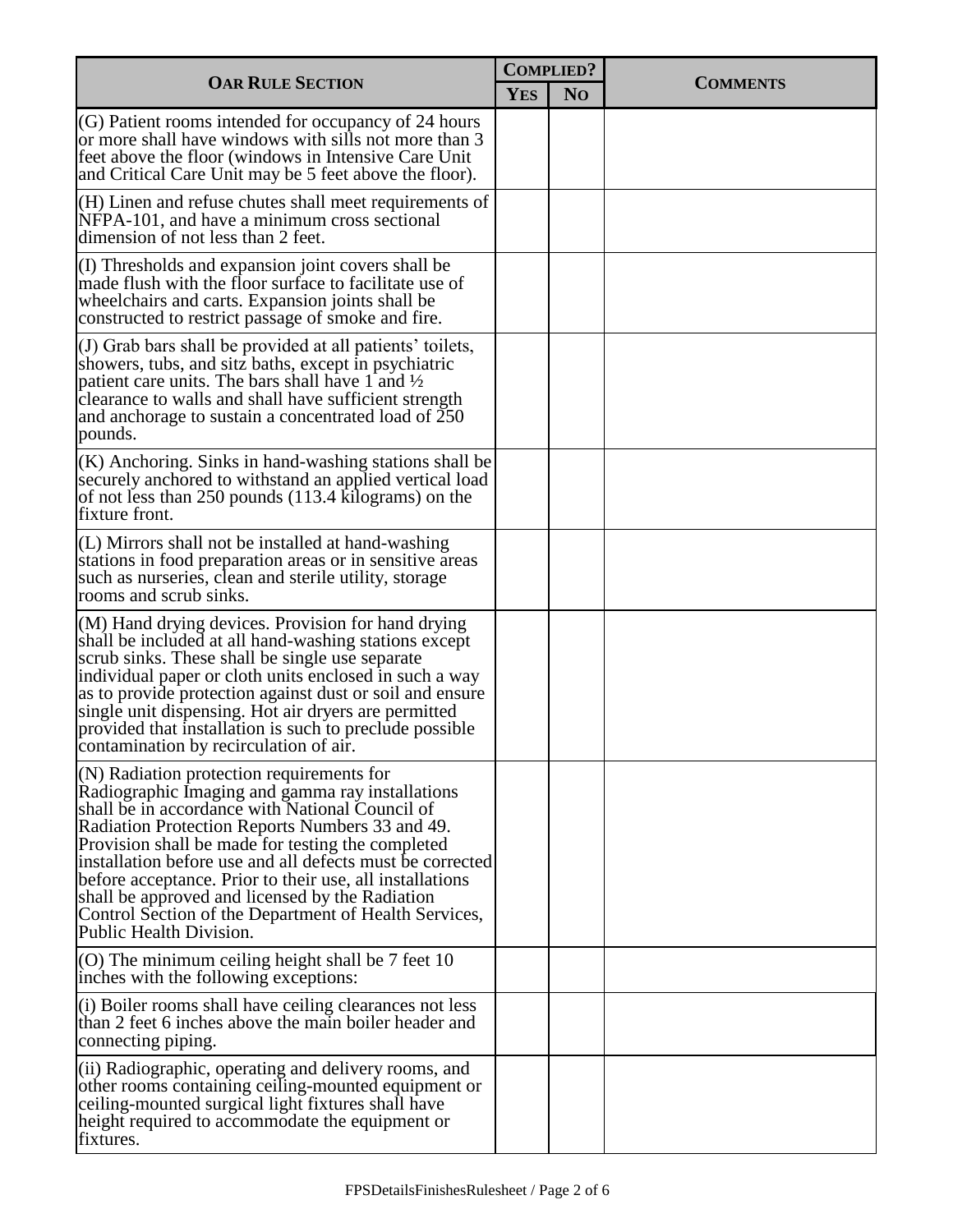|                                                                                                                                                                                                                                                                                                                                                                                                                                                                                                                                                                                           | <b>COMPLIED?</b> |                |                 |  |
|-------------------------------------------------------------------------------------------------------------------------------------------------------------------------------------------------------------------------------------------------------------------------------------------------------------------------------------------------------------------------------------------------------------------------------------------------------------------------------------------------------------------------------------------------------------------------------------------|------------------|----------------|-----------------|--|
| <b>OAR RULE SECTION</b>                                                                                                                                                                                                                                                                                                                                                                                                                                                                                                                                                                   | <b>YES</b>       | N <sub>O</sub> | <b>COMMENTS</b> |  |
| (iii) Ceilings in corridors, storage, toilet rooms, and<br>other minor rooms shall be not less than 7 feet 6<br>inches.                                                                                                                                                                                                                                                                                                                                                                                                                                                                   |                  |                |                 |  |
| $(iv)$ Soffits, signage, lights, mechanical items and other<br>suspended items located in the path of normal traffic<br>shall not be less than 7 feet above the floor. Cubicle<br>curtain tracks and television suspensions in individual<br>rooms shall not be less than 6 feet-8 inches above the<br>floor.                                                                                                                                                                                                                                                                             |                  |                |                 |  |
| $(P)$ Recreation rooms, exercise rooms, and similar<br>space where impact noises may be generated shall not<br>be located directly over patient bed area, delivery or<br>operating suites, unless special provisions are made to<br>minimize such noise.                                                                                                                                                                                                                                                                                                                                  |                  |                |                 |  |
| $(Q)$ Rooms containing heat-producing equipment (such<br>as boiler or heater rooms and laundries) shall be<br>insulated and ventilated to prevent any floor surface<br>above from exceeding a temperature of 10°F. above the<br>ambient room temperature of the room producing the<br>heat generation.                                                                                                                                                                                                                                                                                    |                  |                |                 |  |
| $(R)$ Sound transmission criteria shown in Table 1<br>$(OAR 333-535-0270)$ shall apply to partition, floor and<br>ceiling construction in patient areas.                                                                                                                                                                                                                                                                                                                                                                                                                                  |                  |                |                 |  |
| $(S)$ Mechanical equipment located on the same floor or<br>above patient rooms, offices, nurse stations, and<br>similar occupied spaces shall be effectively sound<br>isolated from the floor and structure.                                                                                                                                                                                                                                                                                                                                                                              |                  |                |                 |  |
| $($ T) Equipment and supply storage shall be provided for<br>each hospital department in accordance with the<br>Functional Program; however, a minimum of 10 square<br>feet per bed shall be provided in patient care areas. In<br>all other departments, the amount required shall be<br>based on either a study of supply and equipment needs<br>which shall be submitted with construction plans for<br>review or a minimum of 10 percent of gross<br>departmental area. All rooms and corridors within a<br>department shall be included when calculating gross<br>departmental area. |                  |                |                 |  |
| (b) Finishes:                                                                                                                                                                                                                                                                                                                                                                                                                                                                                                                                                                             |                  |                |                 |  |
| (A) Cubicle curtains and draperies shall be<br>noncombustible or rendered flame retardant and shall<br>pass both the large and small scale tests of NFPA<br>Standard 701.                                                                                                                                                                                                                                                                                                                                                                                                                 |                  |                |                 |  |
| (B) Flame spread and smoke developed ratings of<br>finishes are covered under the State of Oregon<br>Building Code. Whenever possible, the use of<br>materials known to produce large amounts of noxious<br>gases shall be avoided.                                                                                                                                                                                                                                                                                                                                                       |                  |                |                 |  |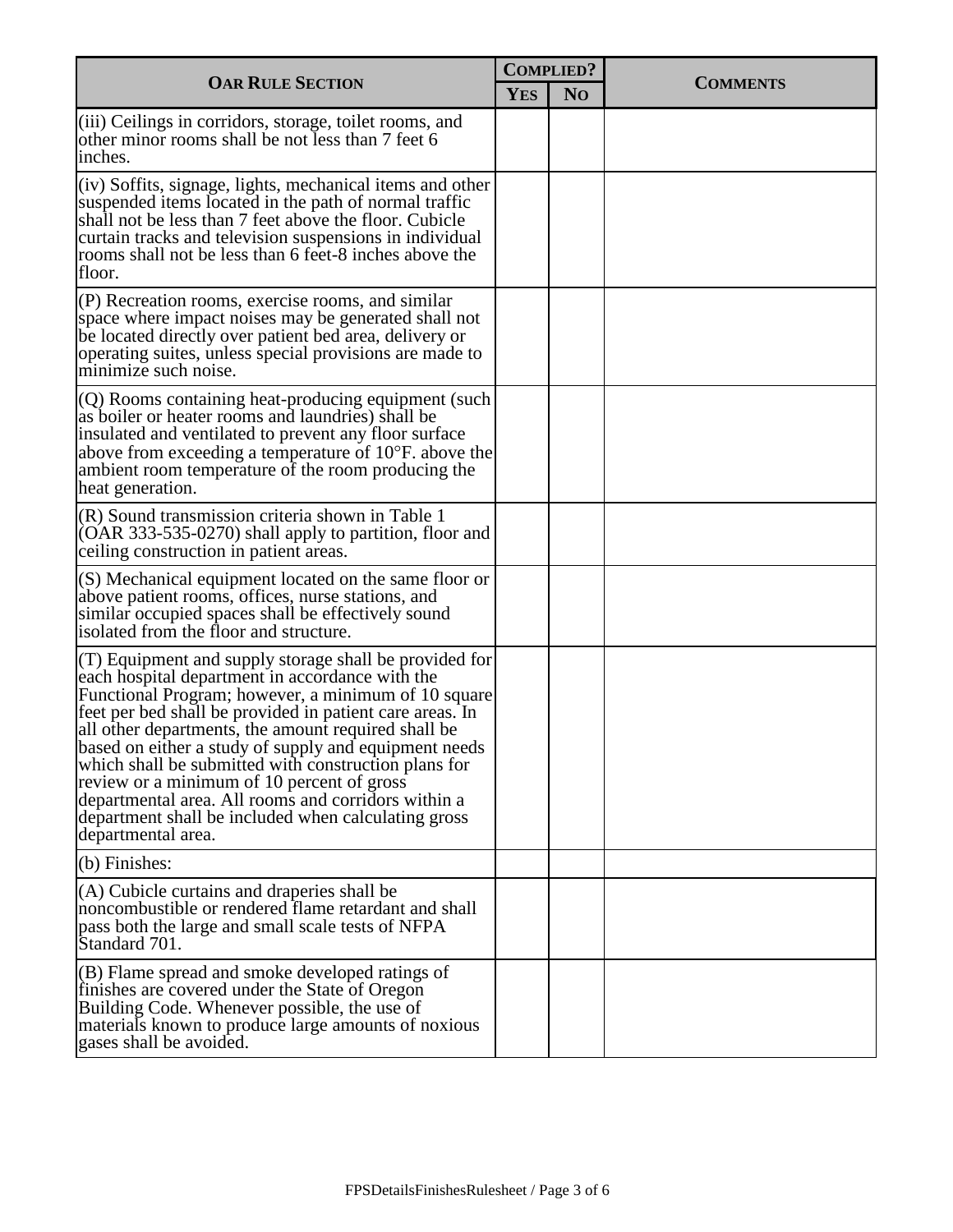| <b>OAR RULE SECTION</b>                                                                                                                                                                                                                                                                                                                                                                                                                                                                                                                                                                                                                                                                                                                                                                                                                                                          |  | <b>COMPLIED?</b> |                 |  |
|----------------------------------------------------------------------------------------------------------------------------------------------------------------------------------------------------------------------------------------------------------------------------------------------------------------------------------------------------------------------------------------------------------------------------------------------------------------------------------------------------------------------------------------------------------------------------------------------------------------------------------------------------------------------------------------------------------------------------------------------------------------------------------------------------------------------------------------------------------------------------------|--|------------------|-----------------|--|
|                                                                                                                                                                                                                                                                                                                                                                                                                                                                                                                                                                                                                                                                                                                                                                                                                                                                                  |  | N <sub>O</sub>   | <b>COMMENTS</b> |  |
| (C) Floor materials shall be easily cleanable and have<br>wear resistance appropriate for the location involved.<br>Floors in areas used for food preparation or food<br>assembly shall be water-resistant and grease-proof.<br>Joints in tile and similar material in such areas shall be<br>resistant to food acids. In all areas frequently subject to<br>wet cleaning methods, floor materials shall not be<br>physically affected by germicidal and cleaning<br>solutions. Floors that are subject to traffic while wet<br>(such as shower and bath areas, kitchens, operating and<br>C-section rooms, clean core areas, recovery areas<br>except step-down recovery and similar work areas)<br>shall have a non-slip surface as recommended by<br>Americans with Disabilities Act, Architectural and<br><b>Transportation Barriers Compliance Board (Access</b><br>Board). |  |                  |                 |  |
| (D) Wall bases in kitchens, operating and C-section<br>rooms, clean core areas, surgical scrub corridors, soiled<br>workrooms, endoscopy rooms, housekeeping closets<br>and other areas that are frequently subject to wet<br>cleaning methods shall be made integral and coved<br>with the floor, tightly sealed to the wall, and<br>constructed without voids that can harbor insects.                                                                                                                                                                                                                                                                                                                                                                                                                                                                                         |  |                  |                 |  |
| (E) Wall finishes shall be washable and, in the<br>immediate area of plumbing fixtures, shall be smooth<br>and moisture resistant (orange peel not allowed).<br>Finish, trim, and floor and wall construction in dietary<br>and food preparation areas shall be free from spaces<br>that can harbor rodents and insects.                                                                                                                                                                                                                                                                                                                                                                                                                                                                                                                                                         |  |                  |                 |  |
| (F) Floor and wall penetrations by pipes, ducts, and<br>conduits shall be tightly sealed to minimize entry of<br>rodents and insects. Joints of structural elements shall<br>be similarly sealed.                                                                                                                                                                                                                                                                                                                                                                                                                                                                                                                                                                                                                                                                                |  |                  |                 |  |
| (G) Ceilings in restricted areas such as: surgery rooms,<br>delivery rooms, clean core areas and specialized<br>radiographic rooms shall be constructed with material<br>that are monolithic, scrubbable, and capable of<br>withstanding chemicals, such as gypsum board and be<br>without crevices that can contain dirt particles.                                                                                                                                                                                                                                                                                                                                                                                                                                                                                                                                             |  |                  |                 |  |
| (H) Ceilings in semi-restricted areas such as: airborne<br>infection isolation rooms, protective environment<br>rooms and central sterile supply spaces shall be<br>smooth, scrubbable, non-absorptive, non-perforated,<br>capable of withstanding cleaning with chemicals, and<br>without crevices that can harbor mold and bacterial<br>growth.                                                                                                                                                                                                                                                                                                                                                                                                                                                                                                                                |  |                  |                 |  |
| (I) If lay-in ceiling is provided in semi-restricted areas,<br>it shall be gasketed or clipped down to prevent the<br>passage of particles from the cavity above the ceiling<br>plane into the semi-restricted environment. Perforated,<br>tegular, serrated cut, or highly textured tiles are not<br>acceptable.                                                                                                                                                                                                                                                                                                                                                                                                                                                                                                                                                                |  |                  |                 |  |
| (J) Dietary and food preparation areas shall have a<br>finished ceiling covering all overhead duct work and<br>piping.                                                                                                                                                                                                                                                                                                                                                                                                                                                                                                                                                                                                                                                                                                                                                           |  |                  |                 |  |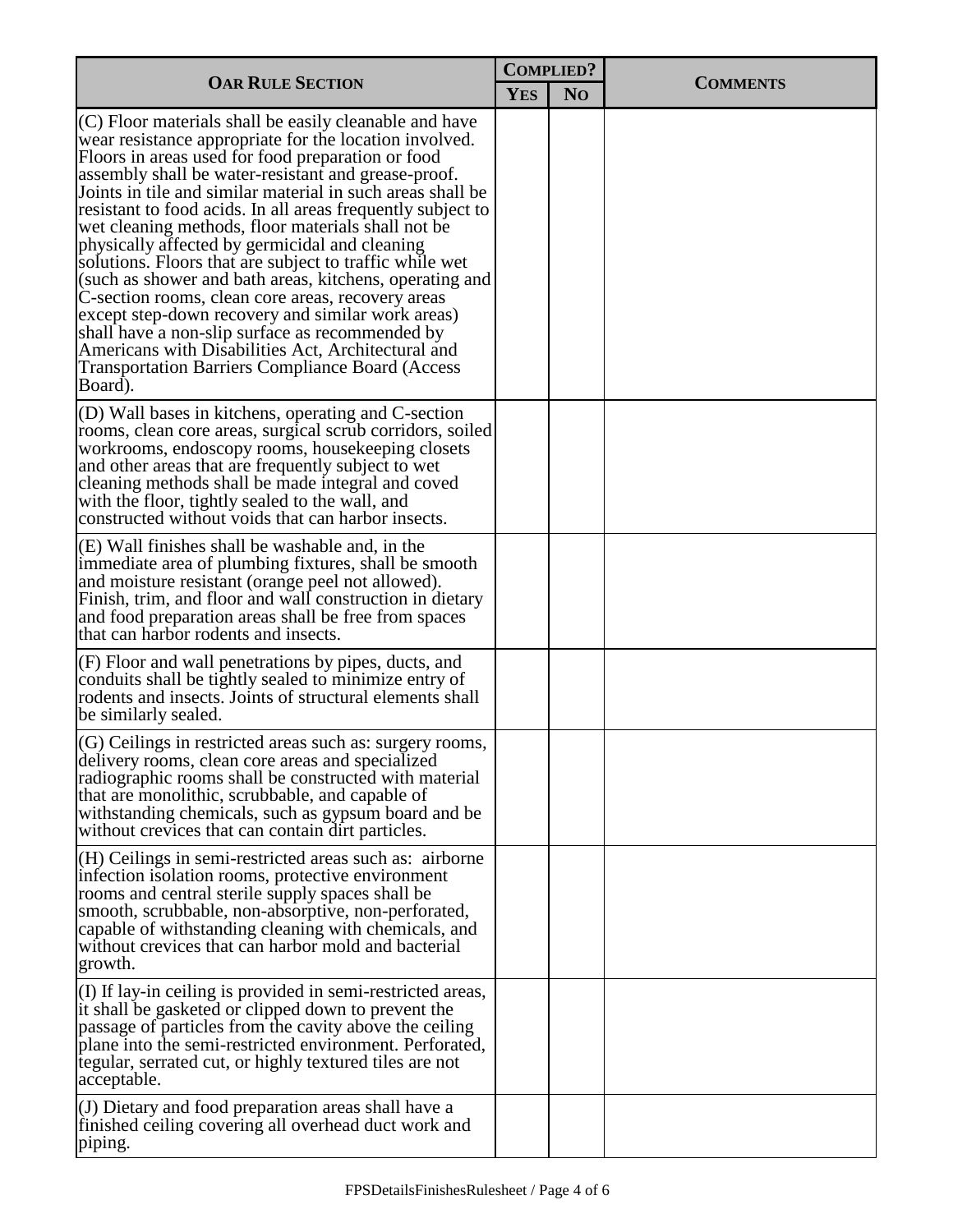| <b>OAR RULE SECTION</b>                                                                                                                                                                 |  | <b>COMPLIED?</b> | <b>COMMENTS</b> |
|-----------------------------------------------------------------------------------------------------------------------------------------------------------------------------------------|--|------------------|-----------------|
|                                                                                                                                                                                         |  | N <sub>O</sub>   |                 |
| $(K)$ Finished ceilings may be omitted in general storage<br>areas, and similar spaces, unless required for fire-<br>resistive purposes.                                                |  |                  |                 |
| $ L\rangle$ Acoustical ceilings shall be provided for corridors<br>in patient areas, nurses' stations, labor rooms, day<br>rooms, recreation rooms, dining areas, and waiting<br>areas. |  |                  |                 |
| $(M)$ In dietary areas and in other areas where dust<br>fallout may present a problem, suspended ceilings shall<br>be provided.                                                         |  |                  |                 |
| $(N)$ Ceilings of patient rooms in psychiatric care units<br>shall be of monolithic or bonded construction.                                                                             |  |                  |                 |
| $(0)$ Top-set rubber or vinyl wall base, where used,<br>shall be sealed tightly to the floor as well as to the wall.                                                                    |  |                  |                 |